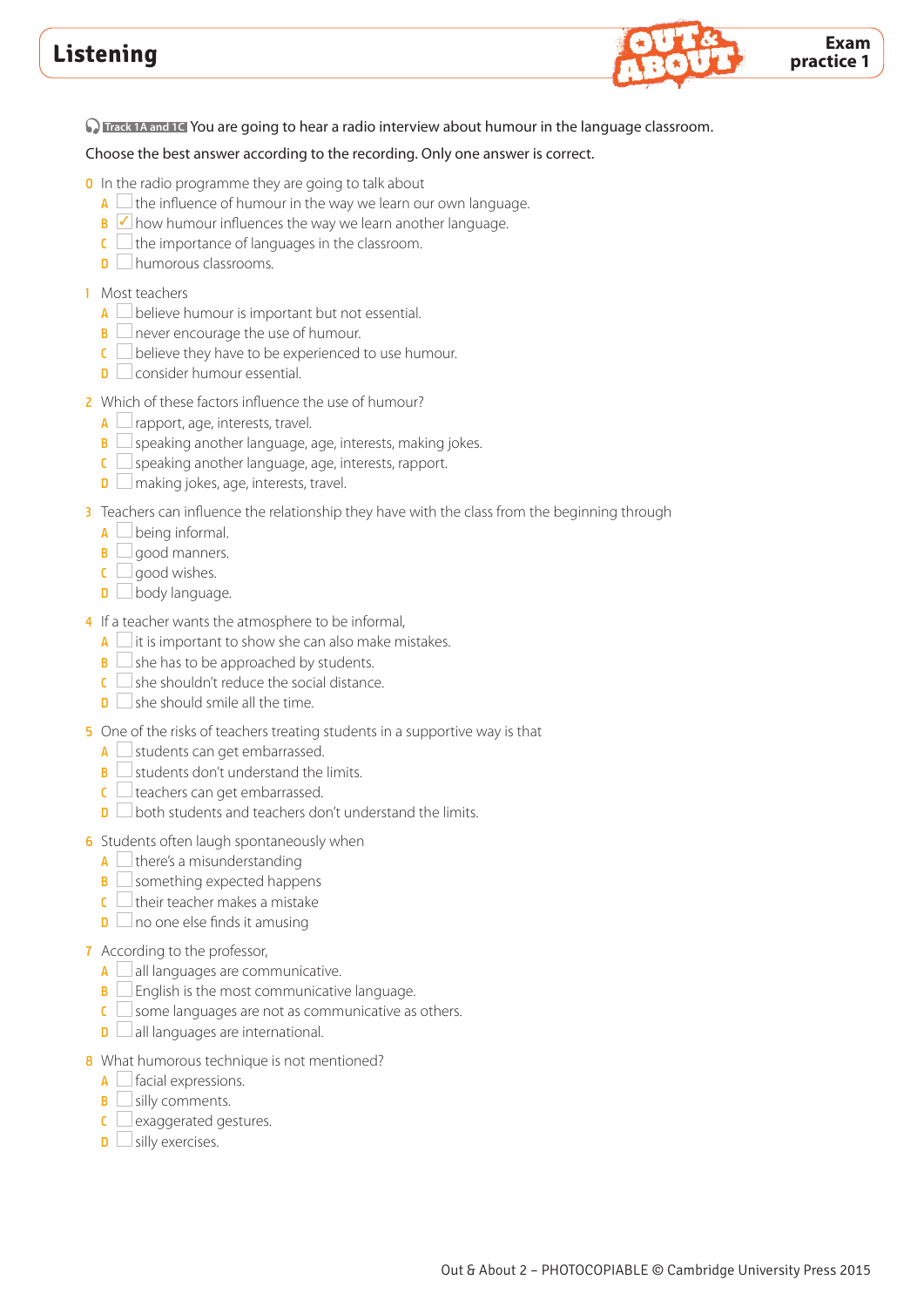

**O Track 1B** You are going to listen to a conversation in which two young people talk about new ways of learning.

- **0** Simon feels
	- $A \Box$  disappointed.
	- $\mathsf{B}$  happy.
	- $\mathfrak{c} \square$  tired of playing sports.
	- $D \nightharpoonup$  fed up.
- 1 Simon has got
	- $A \Box$  many things to do.
	- $\mathbf{B} \square$  more than four exams next weeks.
	- $\mathsf{C} \square$  final exams next week.
	- $\Box$  good future career prospects.
- 2 The article Susan read is
	- $A$  |  $\Box$   $\Box$   $\Box$
	- $\mathbf{B}$  about holidays.
	- $\mathsf{C} \square$  about changes in exams.
	- $\mathbf{D}$  not too interesting.
- 3 Susan thinks that exams are
	- $\overline{A}$  ideal.
	- $\mathbf{B} \Box$  don't show what students are capable of.
	- $\overline{C}$  should all be done with technological applications.
	- $\mathbf{D}$   $\Box$  should be done by every student.
- 4 Simon thinks that
	- $A \Box$  new technologies don't work in class.
	- $\overline{B}$  online tests are not very enjoyable.
	- $\overline{\mathsf{c}}$  students feel pressurized by online tests.
	- $\Box$  online tests should be done more often.
- 5 The main objective of competence-based learning is
- $A \Box$  to progress at your own pace.
- $\mathbf{B}$  to make teacher's more relaxed.
- $\mathfrak{c} \square$  to get better results.
- $\Box$  to progress very slowly.
- 6 Competence-based learning
	- $\overline{A}$  is already being used.
	- $\mathbf{B} \square$  was used in the past.
	- $\mathsf{C}$   $\Box$  will be used in the near future.
	- $\mathbf{D}$  is being used in primary schools.
- 7 Competence-based learning does not include
- $\overline{A}$   $\Box$  the student's activity.
- $\mathbf{B}$  informal tests.
- $\mathsf{c}$  quizzes.
- $\Box$  essays.
- **8** Simon thinks
	- $A \Box$  the change to new technologies will happen soon.
	- $\mathbf{B}$   $\Box$  teachers won't be able to use new technologies.
	- $\mathsf{C} \square$  some teachers will find it difficult to change.
	- $\mathbf{D}$   $\Box$  the project is realistic.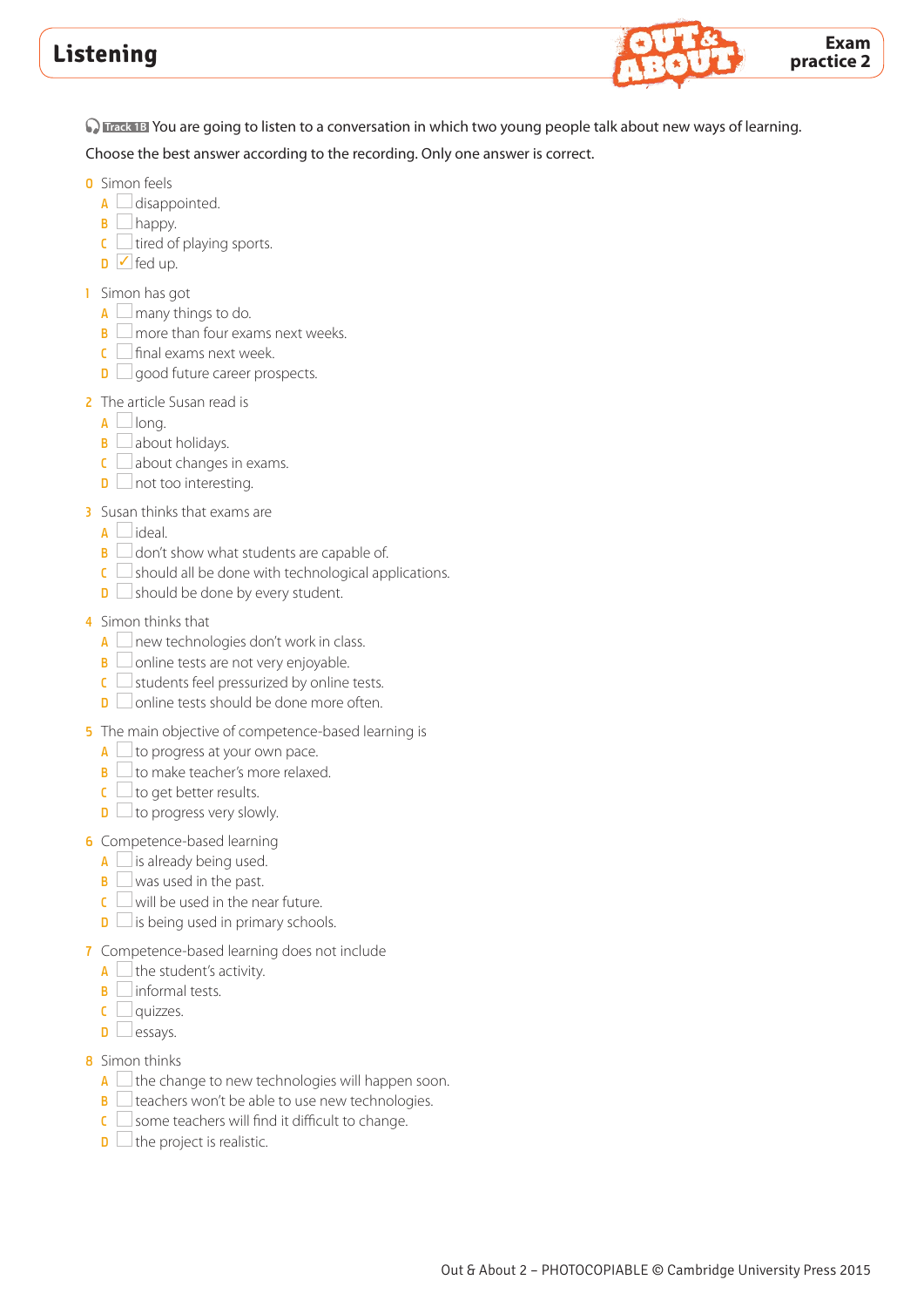

### Tip

#### **Before you listen**

Before you listen, use all the information on the page to help you:

- read all the information given to you about the content of the recording.
- quickly scan the questions to get an idea of what the recording is about.
- look at any key words you are given before you listen and think about how they might be pronounced.
- **1 1 O** Track 1A and 1C You are going to hear an interview with a professor about the use of humour in the language class. Do you think humour should be used in the classroom? Discuss with a partner and make a list of your reasons.
- **2** Read all the questions on the page and the true / false statements in Exercise 4. What do you already know about the recording before you listen? Make notes.
- **3** Listen. Were your notes correct?

### **4** Listen again. Are the following statements true or false?

- 1 Humour is an essential aspect of teaching for many teachers.
- 2 If the teacher uses humour, the student will too.
- 3 It is always difficult to use humour in a language class.
- 4 Rapport among students is not a relevant factor.
- 5 To create a good atmosphere, teachers should connect well with students.
- **6** The teacher should always avoid making mistakes.
- 7 Teachers should use strict discipline to keep individuals in line.
- 8 There are specific techniques to use humour in class in all languages.

### **5** Work with a partner. Discuss the questions.

- 1 Do your language teachers use humour in the classroom? If so, how?
- 2 Do you feel that you learn more when humour is used?

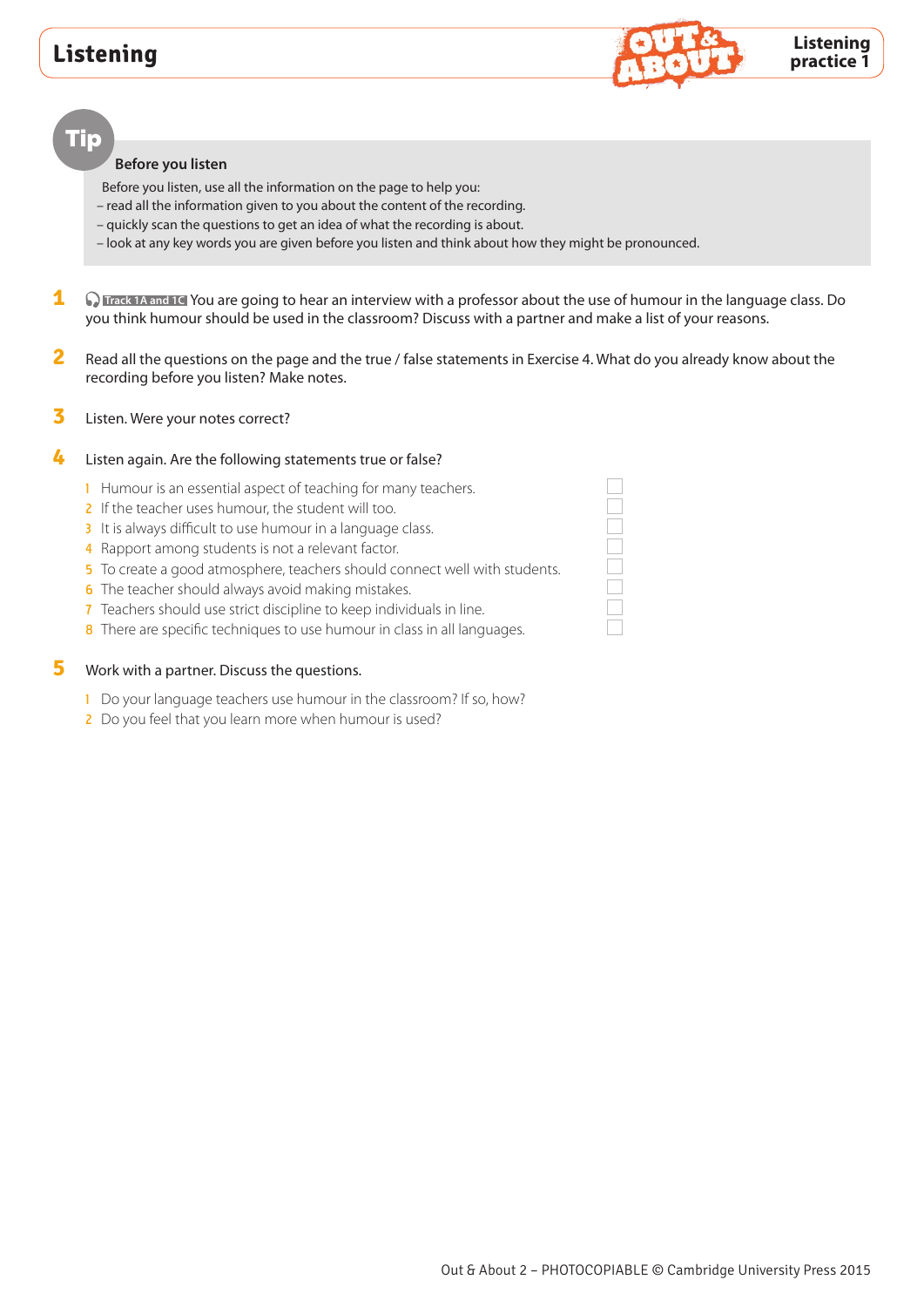

 **Track 2A and 2C** You are going to hear a radio programme in which someone talks about homelessness.

Choose the best answer according to the recording. Only one answer is correct.

- 0 The radio station is called
	- $A$  **KPCD**
	- $B \nightharpoonup$  BMB2
	- $C \square$  BMC<sub>2</sub>
	- $D$  BMA2
- 1 What is the programme about?
	- $\overline{A}$  The social situation in the USA.
	- $\mathbf{B} \square$  Social measures in the UK.
	- C Homelessness.
	- $\Box$  The economic crisis.
- 2 How many Americans are homeless?
	- $A \Box 633.000$ .
	- $\overline{B}$  More than 630,000.
	- $C$  More than 650,000
	- $\Box$  370.000
- 3 Why is homelessness expected to increase?
	- $A \Box$  Because of a growth in poverty.
	- $\mathbf{B} \Box$  Because there aren't any new houses being built.
	- $C \Box$  Because the government is not making any more cuts.
	- $\Box$  Because there aren't any services provided.

### 4 Services that are offered include

- **A** clothing and food.
- $\mathbf{B} \square$  clothing and shelter.
- $\mathsf{C} \square$  clothing, economic help and shelter.
- $\Box$  clothing, food and shelter.
- 5 The latest data is from
	- $A \Box 2012$
	- $\overline{B}$  2013
	- $C \square$  2011
	- $\Box$  2009
- **6** According to the text, politicians think
	- $A \Box$  things will get worse.
	- $\mathbf{B}$   $\Box$  the problem isn't being treated effectively.
	- $\mathsf{C}$   $\Box$  things will get better.
	- $\Box$  we won't see signs of recovery for more than five years.

### 7 Social groups say

- $A \Box$  that only men become homeless.
- $\mathbf{B}$  it's impossible to feel broken inside.
- $\overline{C}$  your dignity can't be taken away.
- $\Box$  anybody could become homeless.
- 8 Liz Murray
	- $\overline{A}$  has travelled around the world.
	- $\mathbf{B} \Box$  has written a book about her homeless experience.
	- $C$  has always been homeless.
	- $\Box$  has written a successful play.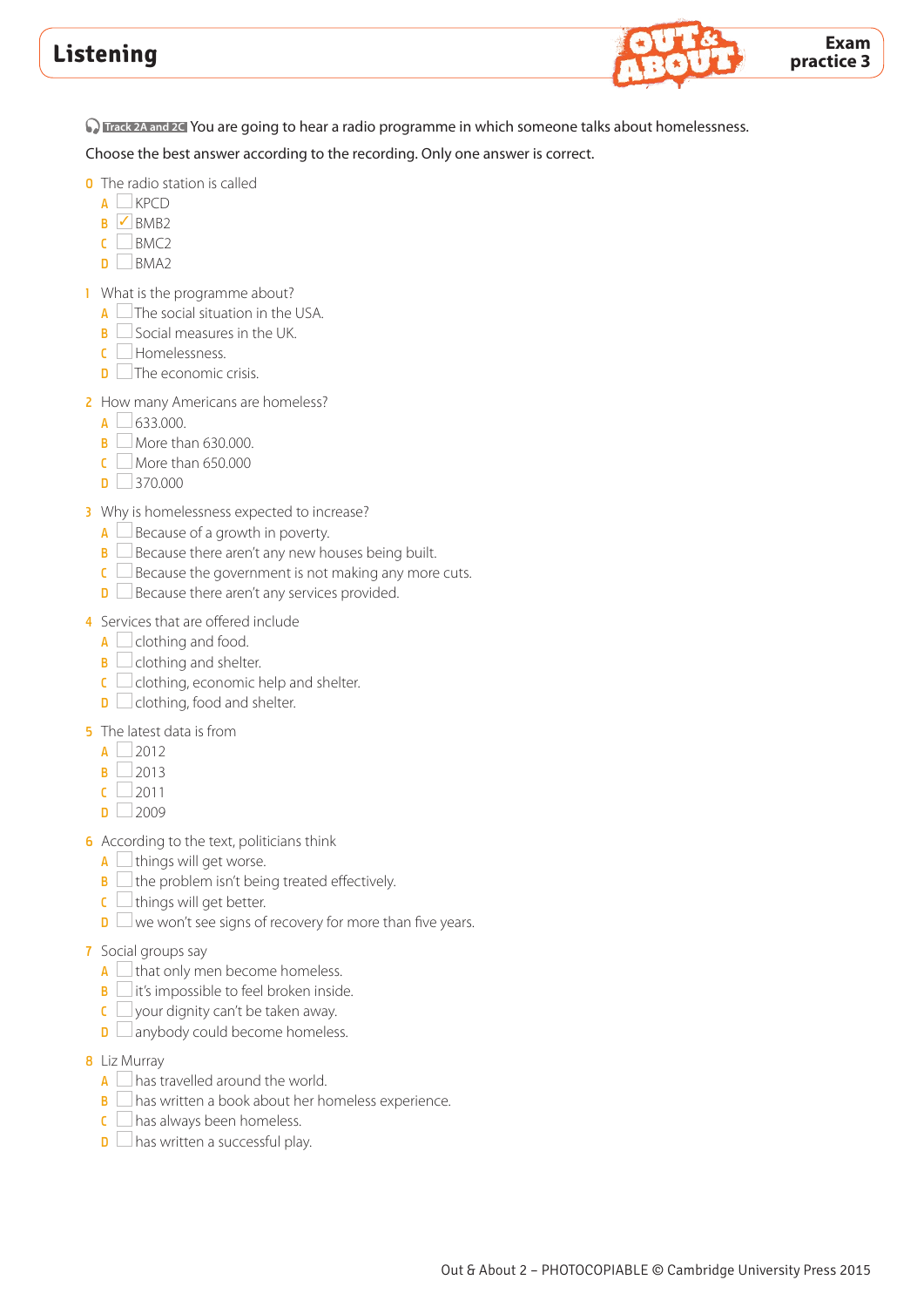

**C Track 2B** You are going to hear an interview with a social worker.

- **0** Frank Towers
	- $\overline{A}$  is an active worker.
	- $\mathbf{B} \times \mathbf{S}$  is a social worker.
	- $C$  works in urgent areas.
	- $\Box$  understands social areas.
- 1 What social issue is not mentioned?
	- $A$   $\Box$  Help for the elderly.
	- $\mathbf{B}$   $\Box$  Help for the unemployed.
	- $C$  Help in solving family conflicts.
	- $\mathsf{D}$  Economic help.
- 2 According to Frank Towers, the obligation of a social worker is
	- $\overline{A}$   $\Box$  to confront reality.
	- $\mathbf{B}$   $\Box$  to make people think about values.
	- $\mathsf{c} \square$  to help transform problems into opportunities.
	- $\Box$  to confront psychological problems.
- 3 What does a social worker need to be able to do?
	- $\overline{A}$   $\Box$  To get as involved as possible.
	- $\mathbf{B} \square$  Not to get too involved.
	- $\overline{C}$  Get involved in a professional way.
	- $\Box$  Get personally involved.
- 4 People see social work as
	- $\overline{A}$  a positive thing.
	- $\mathbf{B} \square$  not very positive.
	- $\mathsf{C} \square$  an uncomfortable job.
	- $\Box$  something they all want to be involved in.
- 5 Possibilites to become a volunteer don't include
	- $A \Box$  setting up your own company.
	- $\mathbf{B} \square$  working in the social area in a company.
	- $\mathsf{C}$  ioining a NGO.
	- $\Box$  going to your town hall.
- 6 Which of the following qualities should a social worker have?
	- $A \Box$  sympathy and knowledge.
	- $\mathbf{B} \square$  empathy and responsibility.
	- $\mathsf{C} \Box$  patience and affection.
	- $\mathbf{D}$   $\Box$  experience and respect.
- 7 According to Frank, a social worker
	- $A \Box$  has to study to have all the necessary qualities.
	- $\mathbf{B}$   $\Box$  has to train every day to improve.
	- $C \Box$  requires a different type of personality.
	- $\Box$  cannot be compared to any other professional.
- **8** Elderly people
	- $\overline{A}$  are always lonely.
	- $\mathbf{B}$  suffer from a constant lack of help.
	- $\overline{C}$  are never considered as important.
	- $\Box$  have a very important role in our society.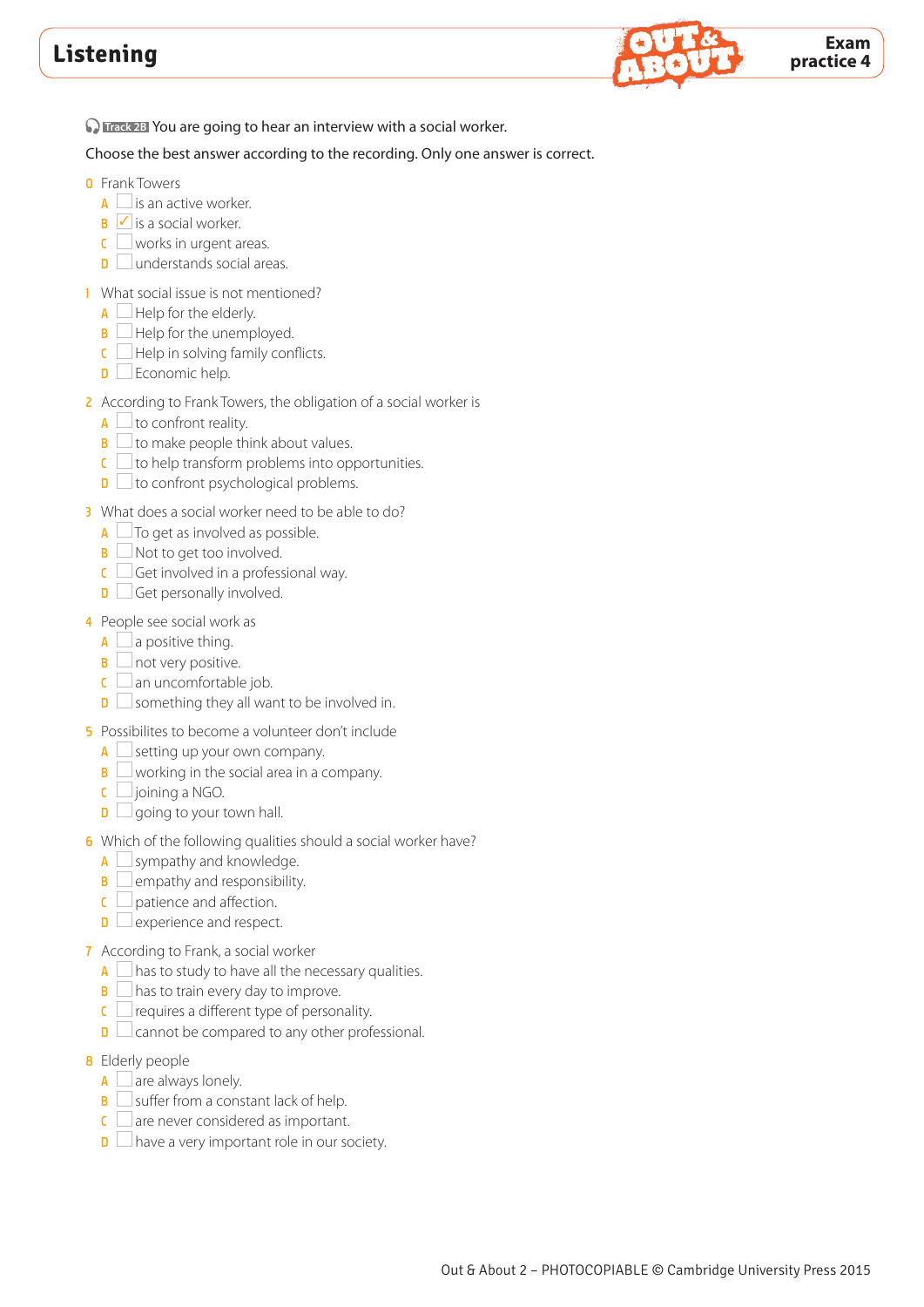

### Tip

#### **Listening for gist**

When listening to something for the first time, try to focus on the main aspects - listen for the information that allows you to get an overall impression of what the speaker is talking about, that is, the `gist´, e.g. what, where and why something happened.

**1** • **O** Track 2A and 2C You are going to hear a radio programme about homelessness. Here are some of the things that are going to be mentioned. What do you think they'll say about them? Discuss with a partner.

**economic crisis • community organisations • change**

- **2** Listen. Were your predictions correct?
- **3** Listen and complete the sentences with the expressions the speaker uses.
	- 1 we can say that it has always existed, the thing is that with the economic crisis, this situation has worsened in some areas.
	- 2 <sub>1</sub> in Western countries there has been an increase in the number of people who...
	- 3 **Julie 2016**, a larger number of homeless people is expected...
	- 4 **of this is Liz Murray.**

**4** Listen again. Match the expressions in Exercise 3 with their functions (A-D)

- A to express a possibility
- **B** to give an example
- C to add information
- D to express contrast
- **5** Work with a partner. Discuss this question. What can be done to help homeless people?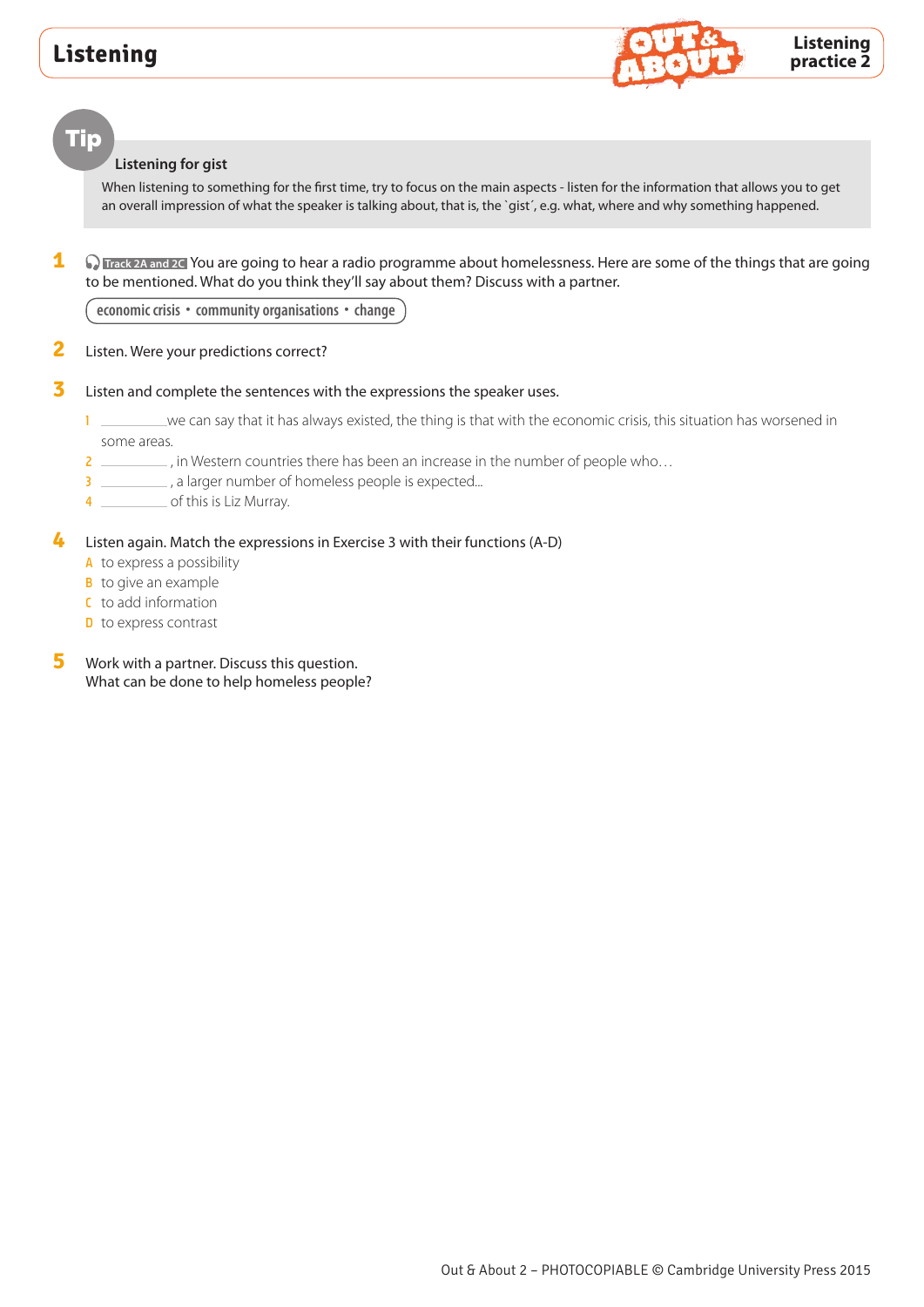

 **Track 3B and 3C** You are going to hear a radio programme in which experts talk about fracking.

- **0** The name of the programme is
	- $\overline{A}$   $\Box$  The World around Us.
	- $\mathbf{B}$   $\checkmark$  The World We Live in.
	- $C$  The World We Live on.
	- $\Box$  In the World.
- **1** Peter Jenney is
	- $A \Box a$  civil engineer.
	- $\mathbf{B} \square$  a resource phenomenon.
	- $\mathsf{C} \square$  an expert in fracking.
	- $\Box$  an environmental engineer.
- 2 Fracking
	- $A \Box$  is extracting oil and gas from the ground.
	- $\mathbf{B}$   $\Box$  brings water to the surface.
	- $\mathbf{C}$  isn't an important discovery.
	- $\Box$  provides the water and gas we need.
- 3 According to Pam, fracking
	- $A$  involves socio-economic projects.
	- $\mathbf{B} \square$  has socio-economic and political aspects.
	- $\epsilon$   $\Box$  has social, economic and political implications.
	- $\mathbf{D}$  is about social elements.
- 4 In Wyoming
	- $A \Box$  they have found illegal cases of fracking.
	- $\overline{B}$  there are many anti-fracking protesters.
	- $\epsilon$   $\Box$  there are polluted waters that could be caused by fracking.
	- $\Box$  people cannot drink the water.
- 5 Peter claims that the connection between the water and fracking
	- $A \Box$  has not been investigated.
	- $\mathbf{B}$   $\Box$  has not been proved.
	- $\mathbf{C}$  depends on the chemicals used.
	- $\Box$  depends on the level of drinking water.
- 6 One country which does not study the connection between fracking and earthquakes is
	- $A \square$  Spain.
	- **B** United States.
	- C Ukraine.
	- $\mathsf{D}$   $\Box$  Japan
- 7 Peter thinks that fracking
	- $A \Box$  could solve many energy problems.
	- $\mathbf{B}$  won't create new jobs.
	- $C$  will make electricity bills more expensive.
	- $\Box$  won't create air pollution.
- 8 Pam connects fracking with
	- $A \Box$  alternative governments.
	- $\mathbf{B}$   $\Box$  climate change.
	- $\mathsf{C}$  fossil fuels.
	- $\Box$  government demands.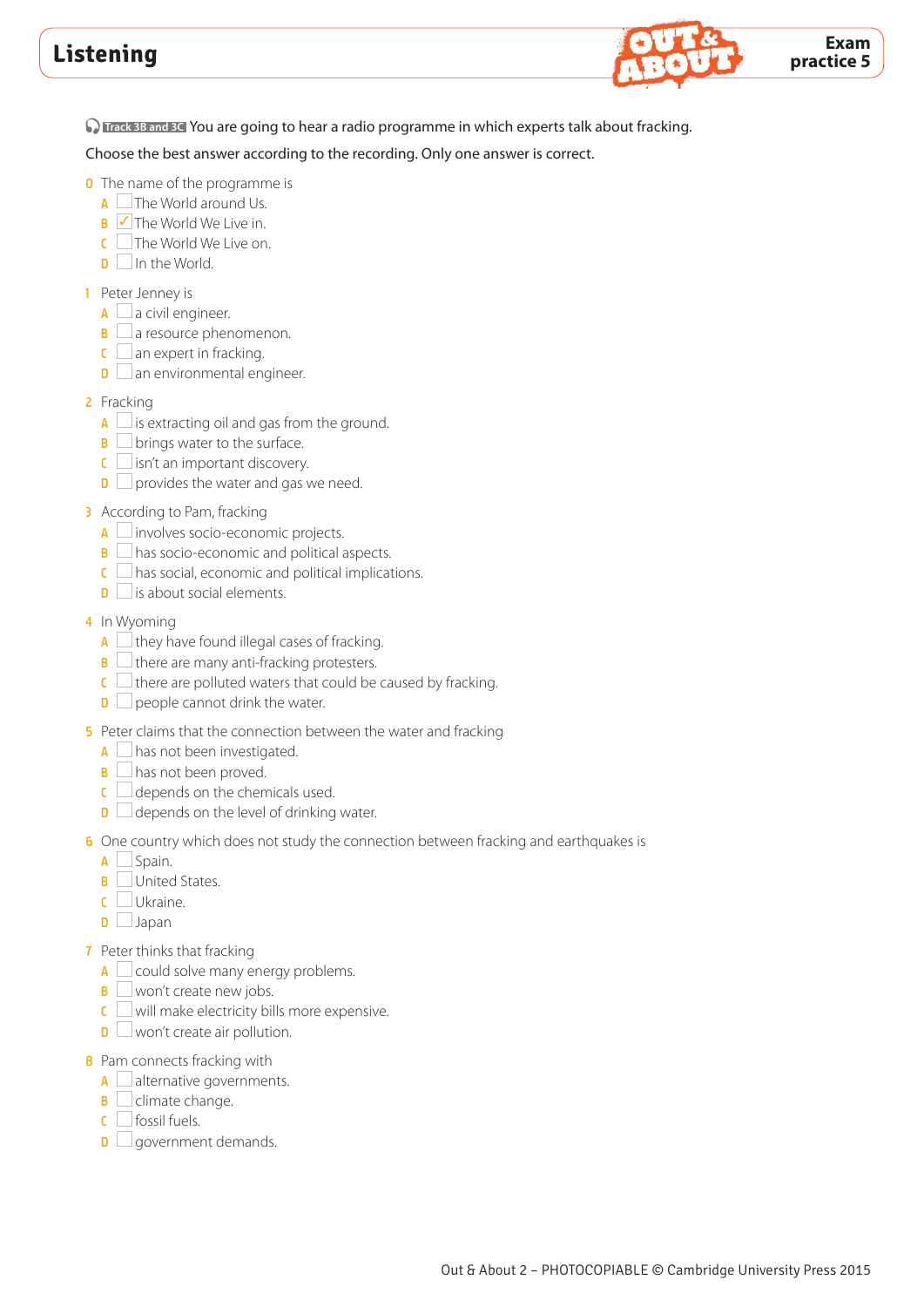

**C Track 3A** You are going to hear a talk about St Bernards.

- **0** St Bernards aren't associated with
	- $A$  brandy.
	- $\mathsf{B}$  the Alps.
	- $\mathfrak{c} \square$  saving people.
	- $\overline{D}$   $\overline{\smash{\bigtriangledown}}$  good atmospheric conditions.
- 1 Why are St Bernards not considered our number one choice anymore?
	- $A$   $\Box$  They are not slow enough.
	- $\mathbf{B}$   $\Box$  They are not cheap to keep.
	- $\mathsf{C}$  They can be aggressive.
	- $\Box$  They have become obsolete.
- 2 The tradition of St Bernard's as rescue dogs started in
	- $A \cup 1660.$
	- $\mathsf{B}$  1650
	- $C \Box 1960$
	- $\mathsf{D}$  1560
- 3 The Congregation of Canons of the Great St Bernard is going to sell
	- $A \Box$  17 adults and 17 puppies.
	- $\overline{B}$  18 adults and 17 puppies.
	- $\overline{C}$  16 adults and 16 puppies.
	- $\mathbf{D}$   $\Box$  18 adults and 16 puppies.
- 4 It is thought that St Bernards have saved
	- $A \Box$  more than 200 people.
	- $\overline{B}$  2000 people.
	- $\mathsf{C}$  over 2000 people.
	- $\Box$  less than 200 people.
- **5** The helicopter
	- $A \Box$  can only reach the easy places.
	- $\mathbf{B}$  goes more quickly than the dogs.
	- $C \square$  can't take people to hospital.
	- $\Box$  can't rescue more people than the dogs.
- **6** St Bernards have been replaced by
	- $A \Box$  puppies and big dogs.
	- B German shepherds and golden retrievers.
	- $\epsilon$  big dogs that can react in extreme atmospheric conditions.
	- $\Box$  German shepherds.
- 7 Who will buy the dogs?
- A Associations.
- $B$  Tourists
- $C$  Individuals.
- **D** Monks.
- 8 What will the dogs do with their new owners?
	- $\overline{A}$   $\Box$  Visit the tourists in the Alps.
	- $\overline{B}$   $\Box$  Go back to the mountains in the summer.
	- $C$   $\Box$  Continue rescuing people.
	- $\Box$  Stay in the mountains all year.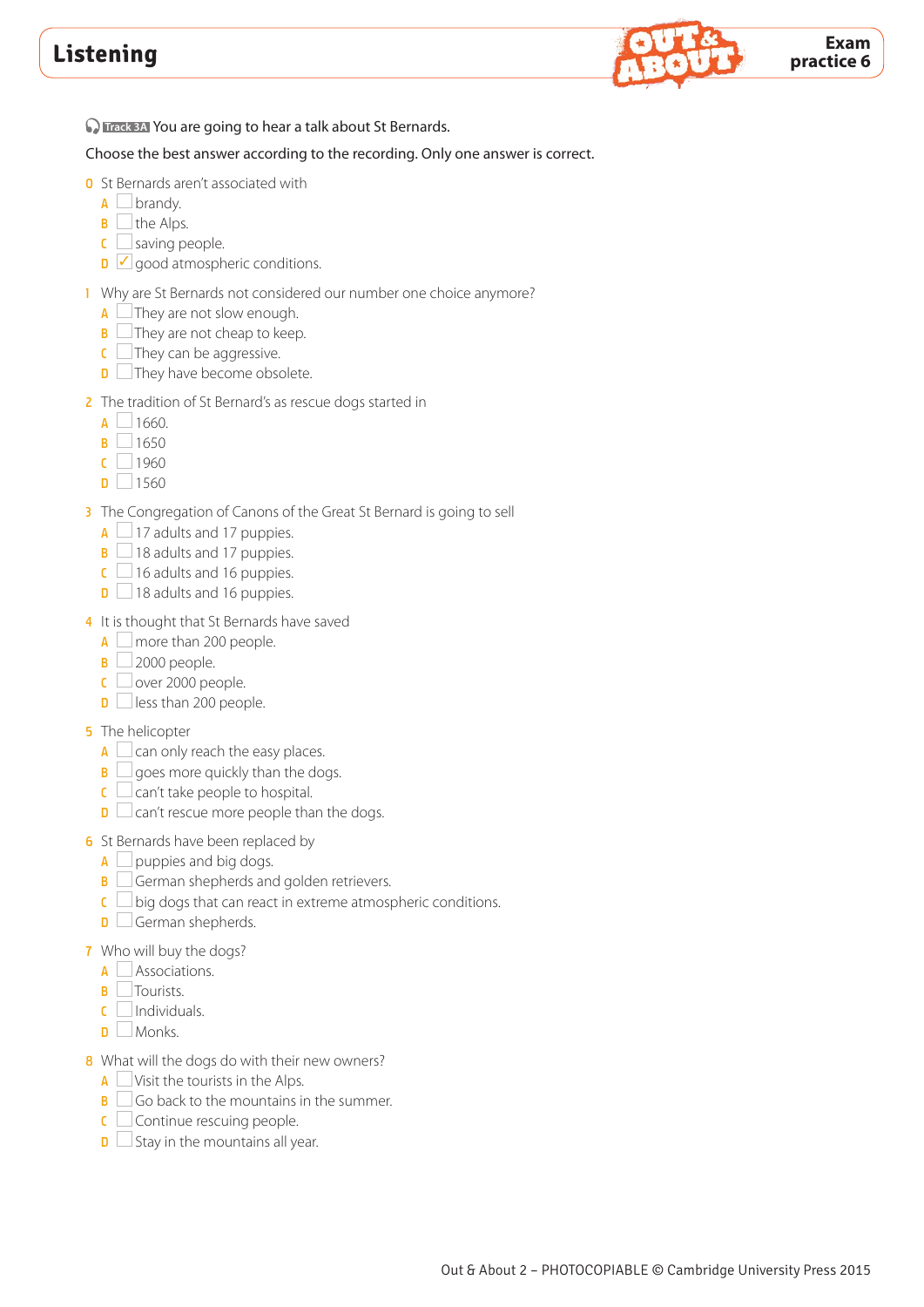

### Tip

#### **Avoiding getting lost when listening**

- Don't panic if you don't understand everything remember that you don't need to understand every word to be able to answer the questions.
- Focus on listening for the information you need to answer the questions.
- If you get lost, don't stop listening carry on and try to catch up again at the next question.
- **1 C** Frack 3B and 3C What do you know about fracking? Discuss with a partner and try to get as much information as possible.
- **2** Read all the questions on this page and the true/false statements in Exercise 4. What do you already know about the recording before you listen? Make notes.
- **3** Listen. Were your notes correct?

### **4** Listen again. Are the following statements true or false?

- **1** Fracking is associated with the environment.
- 2 The connection between earthquakes and fracking has been scientifically proved.
- **3** Chemicals are used in fracking.
- 4 There has been a case of polluted air in Wyoming.
- 5 There have been floods in areas where fracking is done.
- **6** Fracking only has one negative effect.
- 7 Renewable energies cannot substitute the energies obtained from fracking.
- 8 Around 80% of fuel reserves should be removed from the ground for a safer environmental future.

### **5** Work with a partner. Discuss the questions.

- 1 What alternative energies are most common in your country?
- 2 What can be done to help the environment?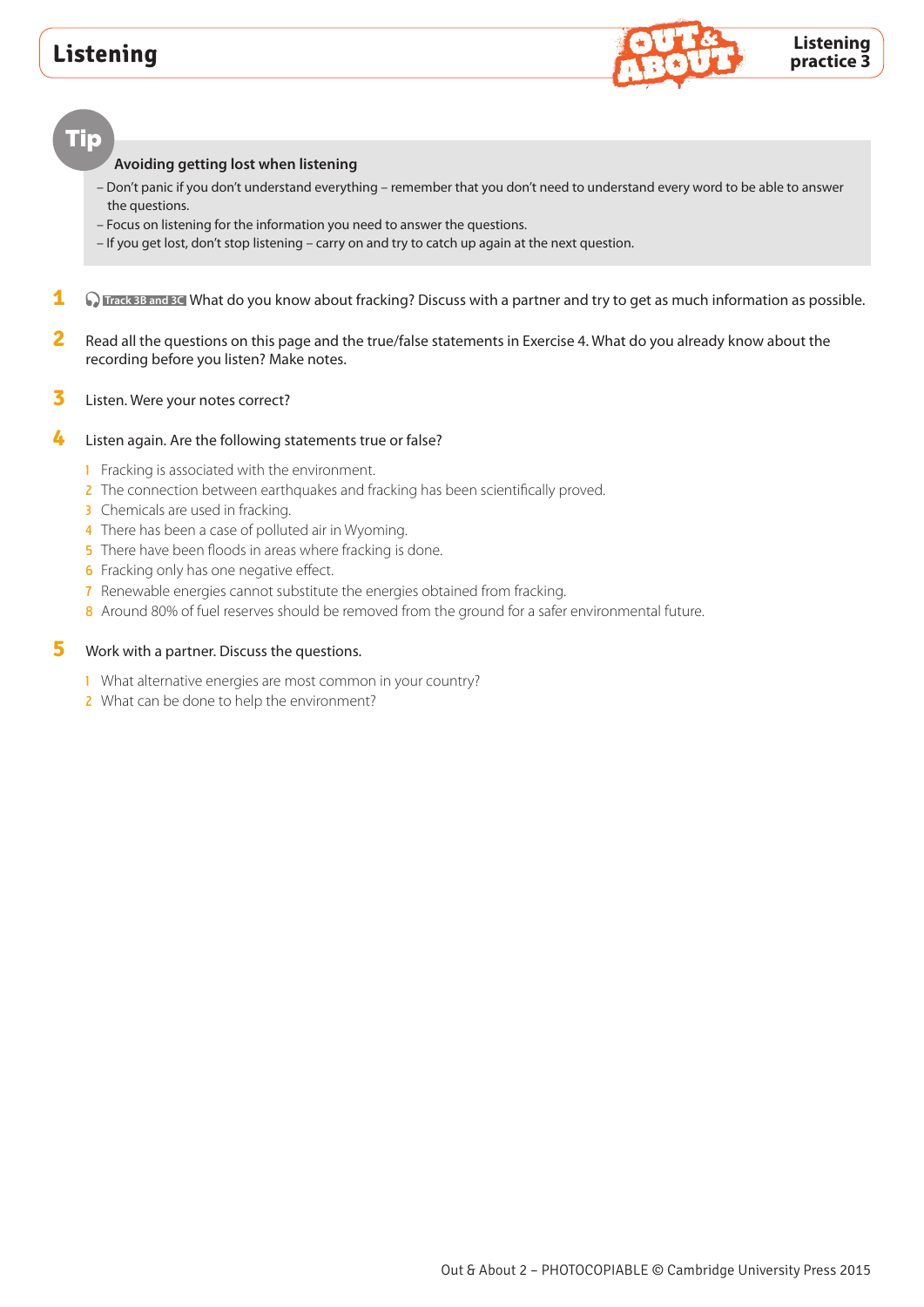

**Exam** 

**C Track 4B** You are going to hear a lecture on mental health in young people.

- **0** Universities
	- $A \Box$  have a lot of students with mental problems.
	- **B v** should convince students to look for help.
	- $\mathsf{C}$  have to deal with a lot of problems.
	- $\Box$  have to look for help.

### 1 According to the experts,

- $A \Box$  more than a quarter of students get help.
- $\overline{B}$  23% of students have a mental health problem.
- $C$  one in 10 students get help.
- $\mathbf{D}$   $\Box$  most students get treatment.
- 2 Many students have mental health problems because they
	- $\overline{A}$   $\Box$  find it difficult to leave home.
	- $\mathbf{B}$   $\Box$  start a new life when they go to university.
	- $\mathfrak{c} \square$  change physically.
	- $\Box$  change academically.
- 3 Anxiety is a symptom suffered by
	- $\overline{A}$  55% of students.
	- **B** 13% of students.
	- $C \cup 50\%$  of students.
	- $\Box$  14% of students.
- 4 Researchers think that the results of their survey
	- $A \Box$  are very precise.
	- $\mathbf{B} \square$  should be compared.
	- $\mathbf{C} \square$  could be excessive.
	- **D** should be repeated.

### **5** Paul Farmer explains

- $A \Box$  that talking about mental problems is a difficult issue.
- $\mathbf{B}$   $\Box$  that the family is very important.
- $\mathsf{C}$   $\Box$  that friends are very important.
- $\mathbf{D}$   $\Box$  students have stigmas.
- **6** Talking to friends and family
	- $A \Box$  can end the problem.
	- $B \Box$  can help but is sometimes not enough.
	- $\mathsf{C} \square$  can make things worse.
	- $\mathbf{D}$  is recommended by doctors.
- 7 Which of the following do not contribute to mental ill health?
	- $\overline{A}$  Intense studving
	- $B$  Exams
	- $\mathsf{C} \square$  Living away from home.
	- $\Box$  Surprises.
- 8 Prevention and intervention
	- $A \Box$  are enough at present.
	- $\mathbf{B} \square$  need improvement.
	- $\mathsf{C}$   $\Box$  have been improved.
	- $\mathbf{D}$  support the treatment.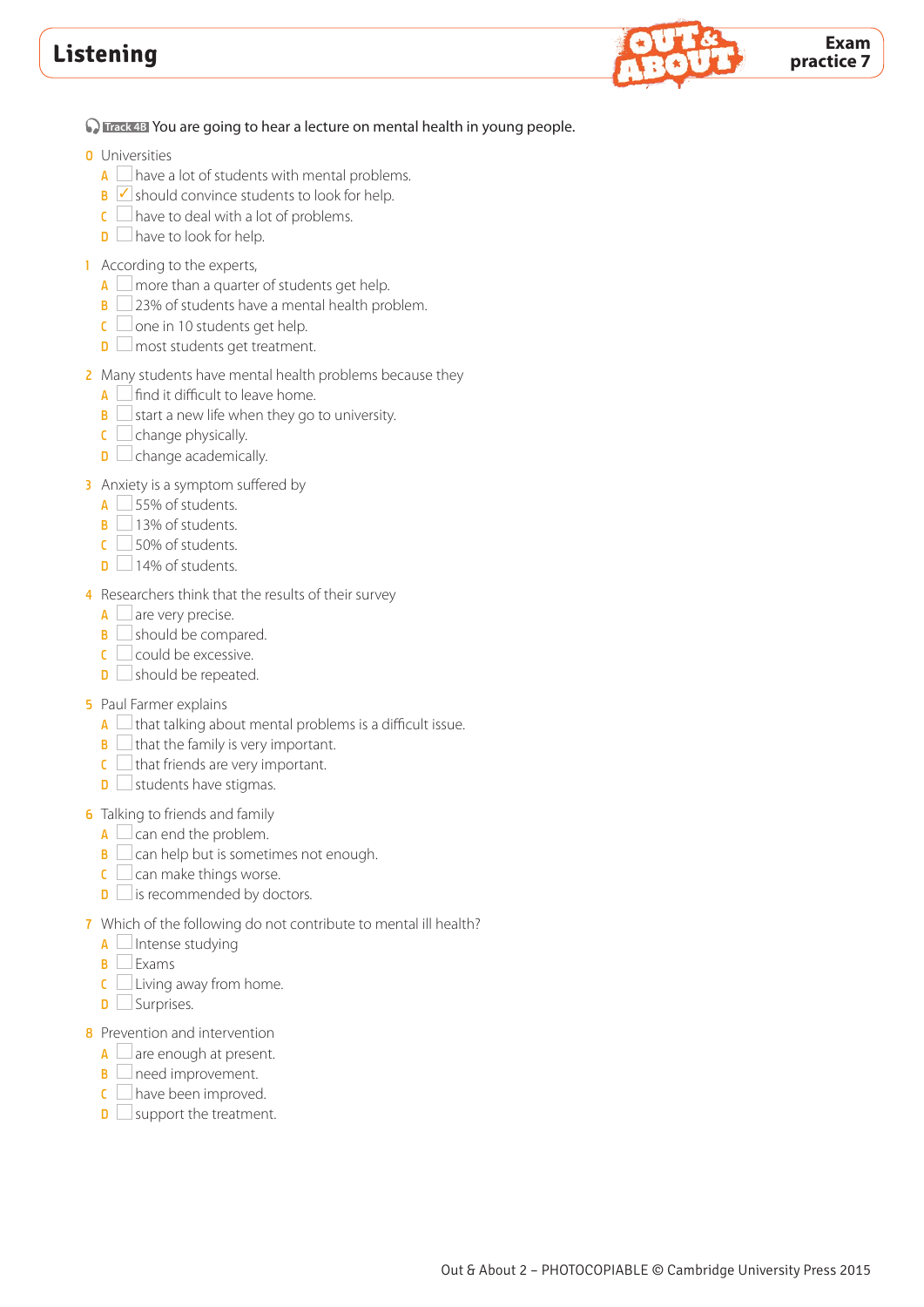

**C Track 4A and 4C** You are going to hear a conversation about happiness and success.

- **0** The radio programme is about
	- $A \Box$  the weather.
	- **B** success.
	- $\mathsf{C} \square$  to what extent success makes us happy.
	- $\mathbf{D}$   $\mathbf{\checkmark}$  the relationship between success and happiness.
- 1 According to Mary,
	- $A \Box$  happiness and success are related if you are interested in success.
	- $\overline{\mathbf{B}}$  happiness and success are always related.
	- $\overline{C}$  people must be interested in success.
	- $\Box$  you have to be interested in what you do.
- 2 For Paul, success is
	- $A \Box$  professional.
	- $\overline{B}$  being good at the job you do.
	- $C$  personal.
	- $\Box$  being interested.
- 3 For Paul, success does not involve
	- $A \Box$  good health.
	- $\mathbf{B}$   $\Box$  having a lot of money.
	- $\mathsf{C}$   $\Box$  fitting in.
	- $\Box$  having friends.
- 4 According to Mary we always need
	- $A \Box$  to have a wish.
	- $\mathbf{B}$   $\Box$  to agree with people.
	- $\mathsf{C} \Box$  to disagree with people.
	- $\mathsf{D}$   $\Box$  to have a dream.
- **5** Mary explains that
	- $A \Box$  all middle-aged people have good jobs.
	- $\mathbf{B}$   $\Box$  middle-aged people don't know what they want.
	- $\epsilon$   $\Box$  middle-aged people sometimes don't have anything to look forward to.
	- $\Box$  middle-aged people are positive.
- **6** For Paul, stress
	- $A \Box$  can be good.
	- $\mathbf{B}$  is always good.
	- $\mathsf{C}$  is always bad.
	- $\mathbf{D}$  shouldn't exist.
- 7 Sonia was
	- $A \Box$  happy at work but not at home.
	- $\mathbf{B}$   $\Box$  not happy at work or at home.
	- $C \subseteq$  stressed at work and bored at home.
	- $\Box$  bored at work and stressed at home.
- 8 Sonia
	- $A \Box$  made a list of what she needed to buy.
	- $\overline{B}$  made a list of all the bad things she didn't want in her life.
	- $\mathsf{C} \square$  did exercise every ten days.
	- $\Box$  made a list of all the good things in her life.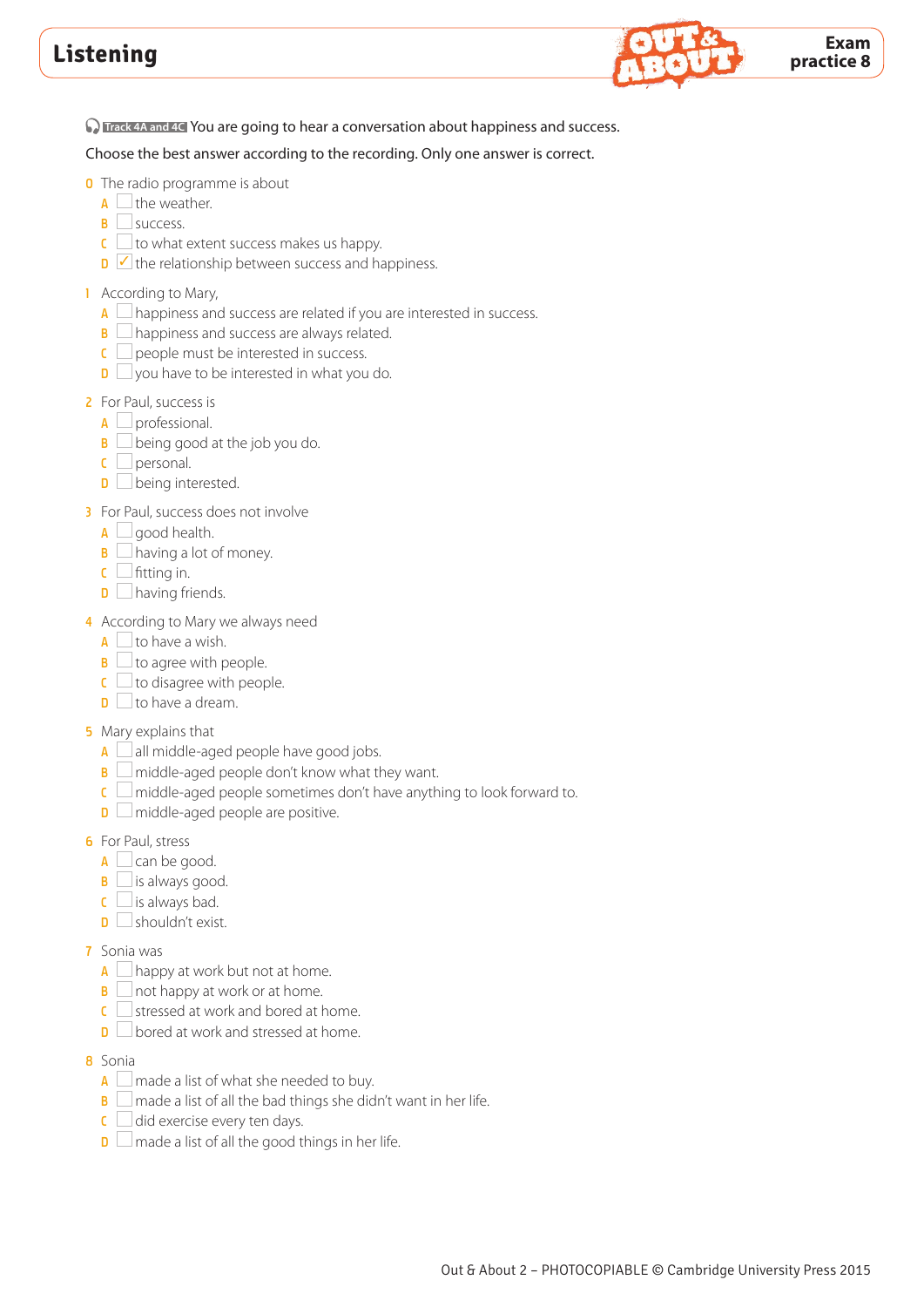

# Tip

### **Listening for specific information**

- Always read the questions to find out exactly what information you need to listen for often you have to listen for specific words, numbers or facts.
- When you're listening, try to listen only for the information you need and don't get distracted by anything else. This reduces the amount of information you have to process and so makes the listening task easier.
- **1 O** Track 4B You are going to hear a talk about mental health problems. Discuss with your partner and think of possible causes. Make notes.
- **2** Listen. Were your notes correct?
- **3** Read the questions carefully. Listen again and make notes. Then compare your notes with your partner.
	- 1 How many students do not get treatment?
	- 2 Why do mental health problems happen while at university?
	- 3 What things put pressure on students?
	- 4 What is one of the most common symptoms of distress?
	- 5 What is the experts' main concern?
	- 6 Who is Paul Farmer?
	- 7 What can help students?
	- 8 What is the general feeling about mental health in students?

#### **4** Work in pairs. Circle the answer that most closely matches your answers in Exercise 3.

- 1 A 23%
- B 25%
- C 26%
- 2 A Students leave home and start a new life.
	- **B** Students find a lot of academic pressure.
	- **C** There are no counselling services.
- 3 A Classes and tutorials.
	- **B** Deadlines and exams.
	- C Classes and exams.
- 4 A Panic.
	- **B** Stress.
	- C Financial difficulties.
- 5 A Not many students talk about their problems.
	- **B** Many students have the same problem.
	- **C** There isn't a solution to their problem.
- 6 A The chief.
	- **B** An executive.
	- **C** The chief executive of a company.
- 7 A Talking to the family about it.
	- **B** Talking to friends.
	- **C** Talking to friends and family.
- 8 A Universities are important.
	- B More things need to be done to improve the situation.
	- **C** Teachers are important.

### **5** Work with a partner. Discuss the questions.

- 1 What do you think can be done to help university students?
- 2 Do you think the situation in your country is different?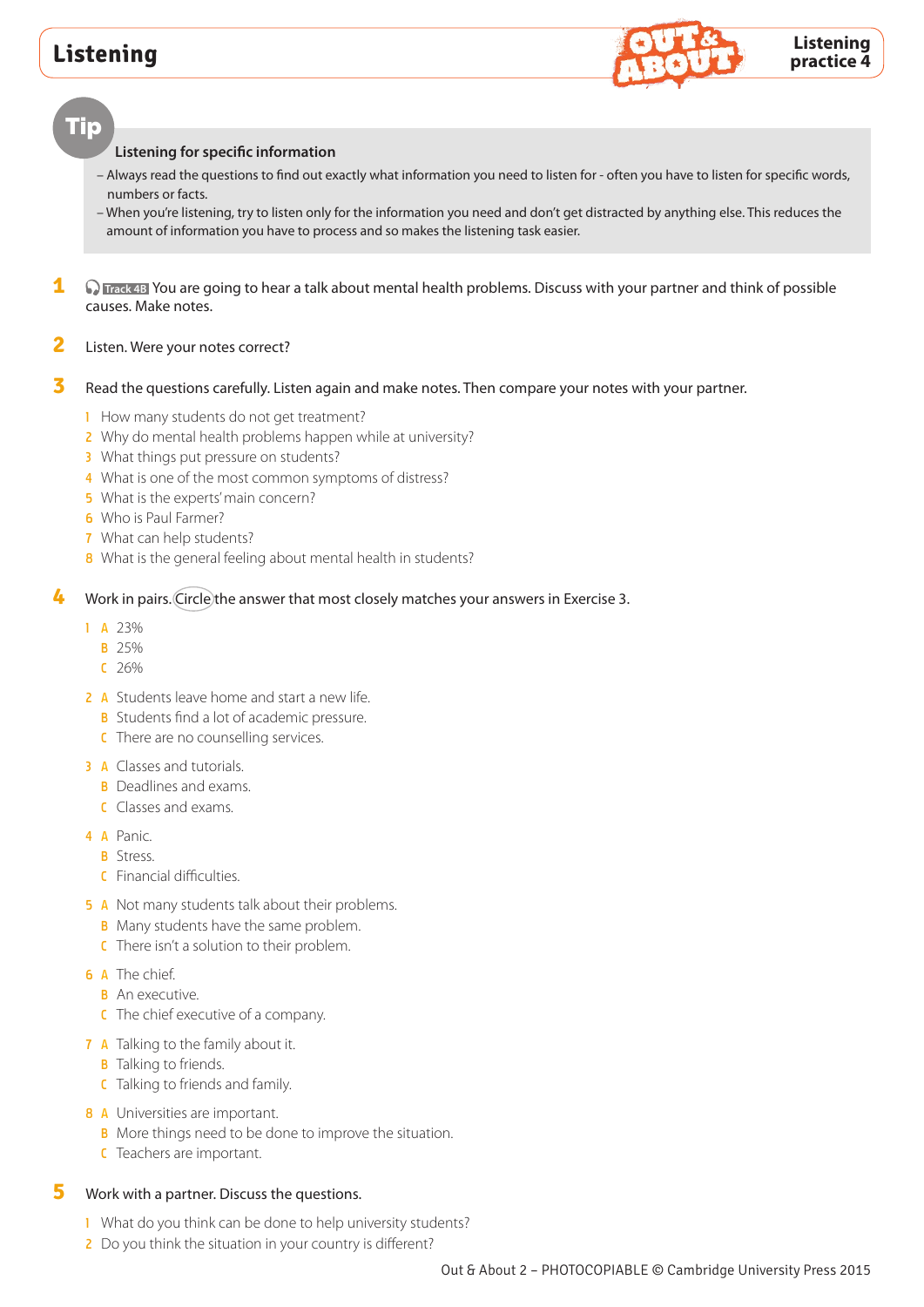

 **Track 5A and 5C** You are going to hear a talk about the American Band *Creedence Clearwater Revival*.

Choose the best answer according to the recording. Only one answer is correct.

0 In the late 1960s and early 1970s *Creedence Clearwater Revival*

- $A \square$  was a very big band.
- $\mathbf{B}$  played in America.
- $\overline{C}$  was the most important band in America.
- D was better known than *The Beatles*.
- 1 In 1972
	- $A \Box$  things were not difficult.
	- $\mathbf{B} \Box$  the band thought about splitting up but didn't.
	- $\epsilon$  all the members of the band had a mental paralysis.
	- $\Box$  the band stopped playing together.
- 2 John Fogerty
	- $A \Box$  continued to perform all his own songs.
	- $\mathbf{B} \Box$  played the quitar.
	- $C \subseteq$  enjoyed listening to his songs in the car.
	- $\mathbf{D}$  was the leader.
- 3 After the separation John Fogerty
	- $A \Box$  couldn't play for many years.
	- $\mathbf{B} \square$  started playing again.
	- $\mathsf{C}$   $\Box$  had a lot of pains.
	- $\mathsf{D}$   $\Box$  created 25 songs.
- 4 At present,
	- $\overline{A}$   $\Box$  he is in his late 70s.
	- $B \Box$  he looks very different to the way he was.
	- $C \Box$  he still looks the same.
	- $\Box$  he lives in Hollywood.
- 5 Julie
	- $A \Box$  is responsible for the name of his new album.
	- $\mathbf{B}$   $\Box$  helps him choose his shirts.
	- $\mathsf{C}$  is Fogerty's first wife.
	- $\Box$  made him feel responsible for the bad times.
- 6 Fogerty's childhood was
	- $A \Box$  not embarrassing for him.
	- $\overline{\mathbf{B}}$  deal
	- $\mathsf{C}$  spent with his mother and five brothers.
	- $\Box$  spent in California.
- 7 John Dogerty's musical career
	- $A \Box$  was inspired in the Army.
	- $\mathbf{B}$  started at high school.
	- $\mathsf{C} \square$  started before he was 15.
	- $\Box$  was inspired by his first experiences.
- 8 Fogerty wrote his songs
	- $A$   $\Box$  late at night.
	- $\mathbf{B}$  with his wife and baby.
	- $\mathbf{C} \square$  in his brother's apartment.
	- $\mathbf{D}$  early in the morning.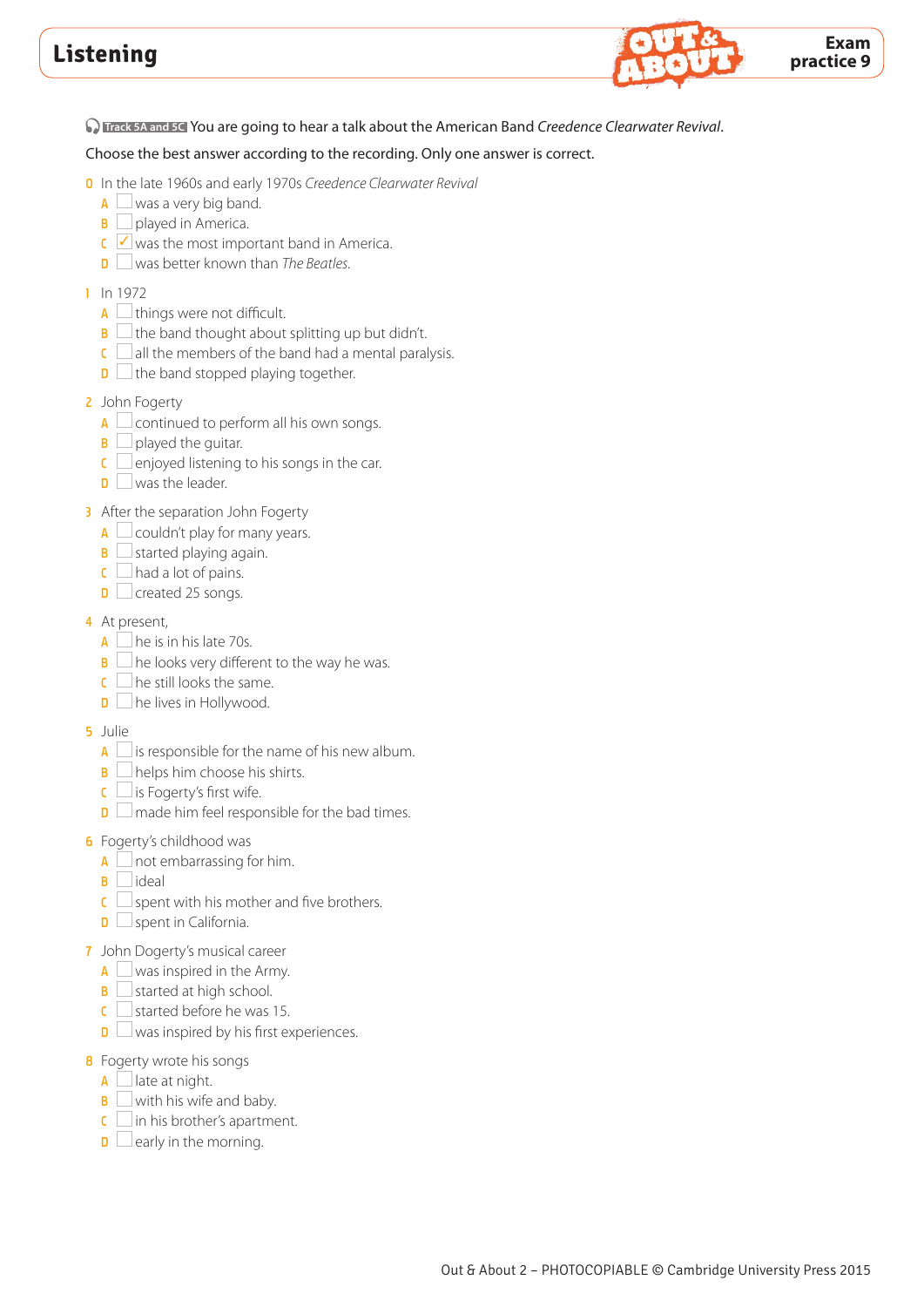

**C Track 5B** You are going to hear a conversation about films and fairy tales.

#### Choose the best answer according to the recording. Only one answer is correct.

### 0 Tom

- $A \Box$  can't believe they went to see another vampire film.
- $\overline{B}$   $\Box$  doesn't understand why Helen goes to the cinema so often.
- $\epsilon$  is upset because Helen and Julie didn't ask him to go to the cinema.
- $\Box$  doesn't understand why they went to see the film.

#### **1** Helen explains that

- $A \cup$  the film they went to see is different from others.
- B *Malificent* is for children.
- $\epsilon$  it is fashionable to readapt fairy tales and make new film versions.
- D she thinks *Malificent* is a film for adolescents.

### 2 Tom

- $\overline{A}$  sounds like his father.
- $\overline{\mathbf{B}}$  thinks the main characters are important in these films.
- $\mathsf{C} \square$  understands the importance of the baddies.
- $\Box$  explains what retelling a story really means.
- 3 Tom explains he knows about the films because
	- $A \Box$  he watches the trailers.
	- $\mathbf{B}$   $\Box$  they are constantly reviewed.
	- $C \Box$  he sent information to his email account.
	- $\mathbf{D}$   $\Box$  they are advertised everywhere.

### 4 Tom feels

- A the plot is not what makes this type of film popular.
- $B \Box$  everyone knows about the changes in the new versions.
- $C \Box$  superstars sell really well.
- $\Box$  Angelina Jolie has the best role.

### 5 In *Malificent*

- $A \Box$  the plot remains the same as the original.
- $\mathbf{B} \square$  some characters are different.
- $\overline{C}$  only the baddies are the same as the original.
- $\Box$  the main character remains the same.

### **6** According to Helen in a fairy tale,

- $A \Box$  the baddie isn't always horrible.
- $\mathbf{B} \Box$  there are several conventional elements.
- $\epsilon$   $\Box$  the situation and the ending are usually happy.
- $\mathbf{D}$   $\Box$  the goodie isn't always innocent.

#### 7 Tom says

- A  $\Box$  there's no difference between Walt Disney films and fairy tales.
- $\mathbf{B}$   $\Box$  he was never scared of fairy tales.
- $\mathsf{C}$   $\Box$  he felt more comfortable with the films than with the tales.
- $\Box$  he thought books were less aggressive than films.
- 8 Helen thinks that the new versions of the Disney films
	- $A \Box$  describe a more gothic version of the classics.
	- $\mathbf{B} \square$  show deep characters.
	- $C \Box$  use characters who are difficult to believe.
	- $\Box$  use members of the same family to play the main roles.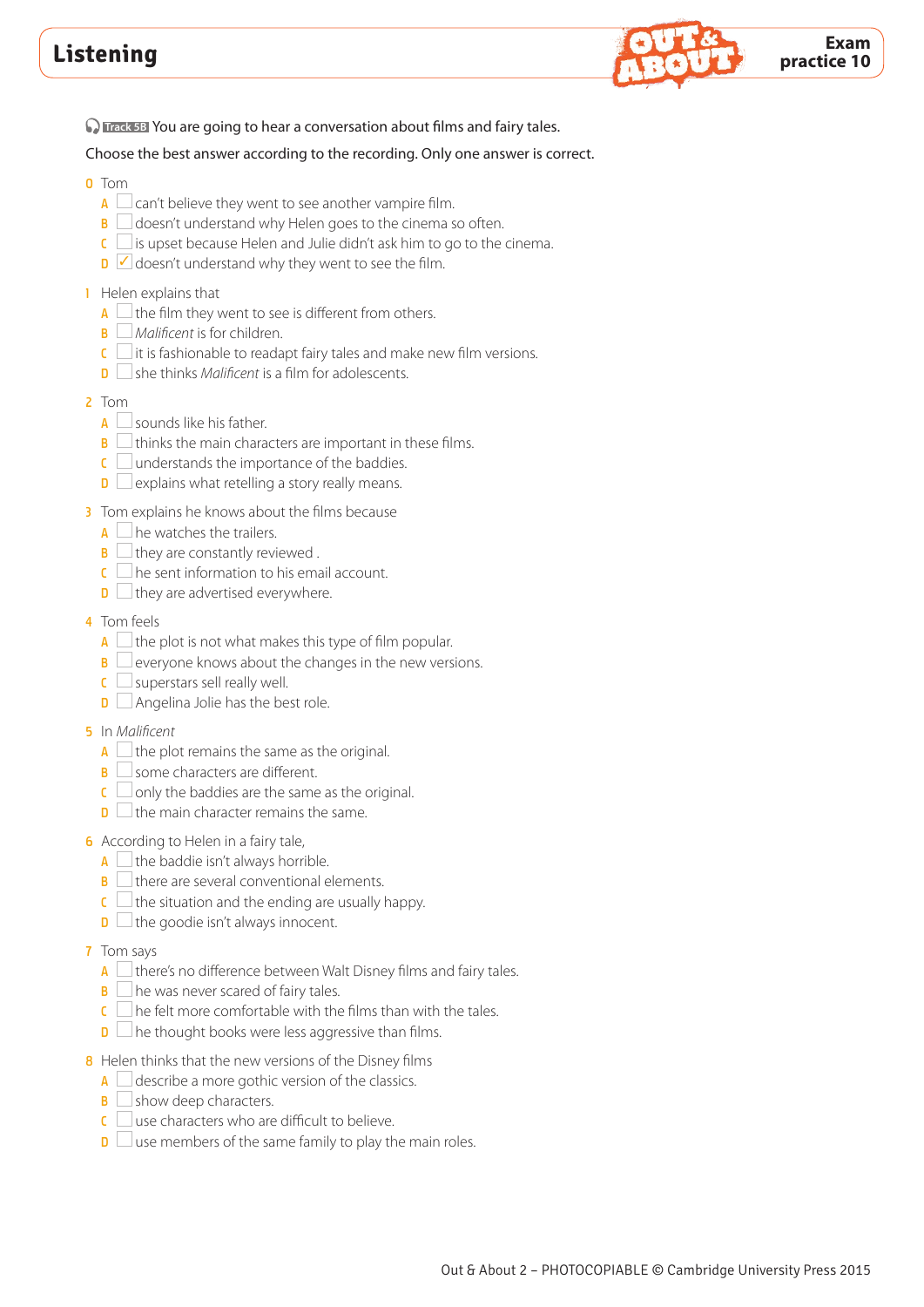

### Tip

#### **Making inferences**

When we listen, we guess or make assumptions about situations and things that have happened, even when we haven't been given the information directly. This is called `inference´. Remember to:

– listen carefully and make a mental or written notes of any clues you are given.

– think logically from these clues about what the situation might be or what might have happened.

- **1 Co** Frack 5A and 5C You are going to hear a talk about the band Creedence Clearwater Revival and its leader, John Fogerty. What international bands do you know about? Discuss with a partner.
- **2** Listen and make notes of what you think are important facts.
- **3** Listen again and check your facts. What is said about the following?
	- 1 the end of the band
	- 2 John's childhood
	- **3** John's physical appearance now
	- 4 when and how John composed the songs
	- 5 an important member of the family

#### **4** Work in pairs. What facts are mentioned on the topics in Exercise 3?

- 1 A the band stopped playing in the early 1970s
	- **B** the band is still together
	- C the band was together after 1972
- 2 A he had a normal childhood
	- **B** he was difficult at school
	- C his parents got divorced
- 3 A he changed the way he looked
	- **B** he was never interested in how he looked
	- C he still wears the shirts on stage
- 4 A when he joined the Army
	- **B** when he started high school
	- C with his first wife
- 5 A his younger brother
	- **B** his older brother
	- C his father

#### **5** Work with a partner. Discuss these questions.

- 1 What bands are you interested in and why?
- 2 What do you think about bands getting back together after a long time?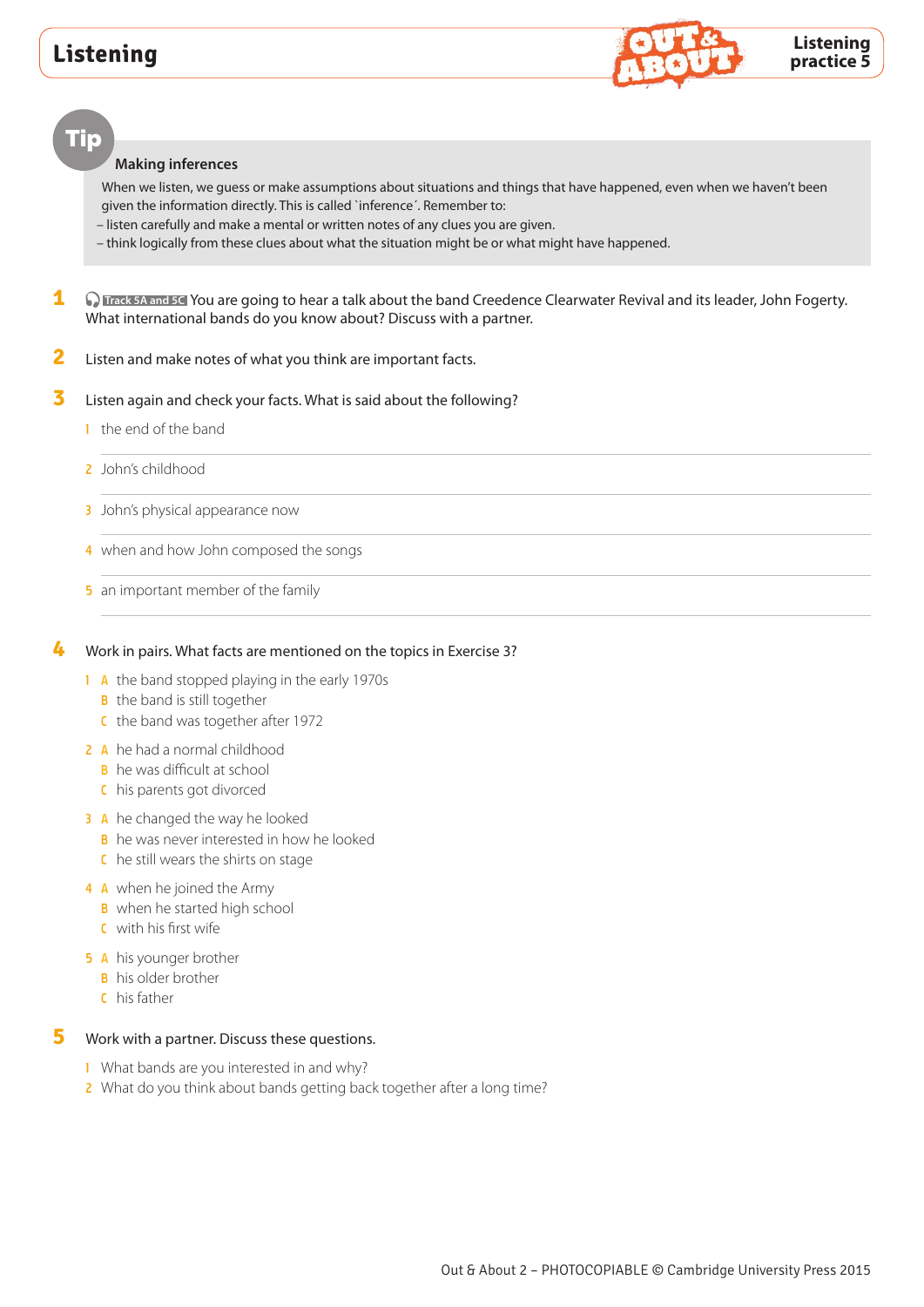

**Exam** 

 **Track 6A and 6C** You are going to hear a talk about the chain of shops *Tiger*.

- 0 *Tiger*
	- $A \Box$  became a phenomenon before IKEA.
	- $\mathbf{B}$  is a better business than IKEA.
	- $\overline{C}$   $\overline{C}$  follows the same commercial concept of IKEA.
	- $\mathbf{D}$  is a furniture shop.
- 1 *Tiger* and IKEA share
	- $A \Box$  colourful toys.
	- $\mathbf{B}$   $\Box$  cheap prices.
	- $\mathsf{C} \square$  small complements.
	- $\mathbf{D}$  furniture.
- 2 In *Tiger* you cannot find
	- $A \Box$  complements.
	- $\mathbf{B}$   $\Box$  small pieces of furniture.
	- $\mathsf{C} \square$  big pieces of furniture.
	- $\Box$  napkins.
- **3** The shop they mention is
	- $A$   $\Box$  in the centre of London.
	- $\mathbf{B}$  very big.
	- $\mathsf{C} \square$  in a Danish building.
	- $\mathbf{D}$  the cheapest.
- 4 *Tiger* shops are
	- $A \square$  as big as IKEA stores.
	- $\mathbf{B}$   $\Box$  bigger than IKEA stores.
	- $C \Box$  smaller than IKEA stores.
	- $\mathbf{D}$  noisy.
- 5 Lennart Lajboschitz
	- A **found** a *Tiger* shop.
	- $\mathbf{B} \square$  tried to imitate his market stall.
	- $\mathbf{C}$  started in Israel.
	- **D**  $\Box$  founded *Tiger*.
- **6** According to the director,
	- $A \Box$  they sell some nasty looking products.
	- **B** *Tiger* got off to a good start.
	- $\mathsf{C}$   $\Box$  some of the products are not affordable.
	- $\Box$  the products they sell are affordable.
- 7 *Tiger* has
	- $\overline{A}$  more than 200 stores in 20 countries.
	- $\overline{B}$  more than 300 stores in 20 countries.
	- $\overline{C}$  more than 3000 stores in 30 countries.
	- $\Box$  more than 2000 in 20 countries.
- 8 One of the reasons why *Tiger* has become such a phenomenon is
	- $A \square$  the economic crisis.
	- $\mathbf{B}$   $\Box$  the importance of high streets.
	- $\mathfrak{c} \square$  the shopping areas.
	- $\Box$  empty shops.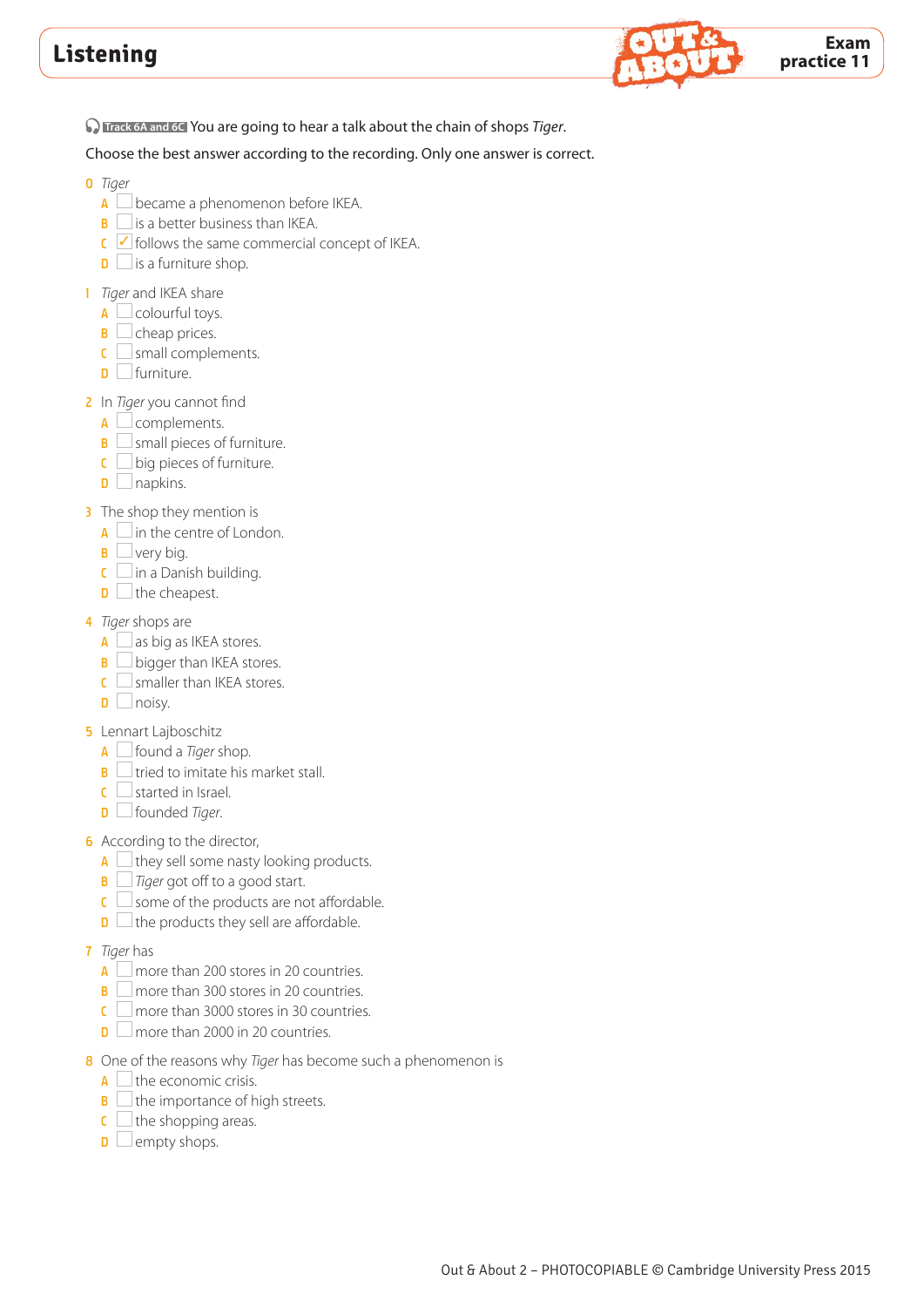

- 0 Jennifer thinks Alice
	- $\overline{A}$   $\overline{C}$  can help her understand crowdfunding.
	- $\mathbf{B}$  is not going to understand her.
	- $\mathsf{C}$   $\Box$  is not good at Economics.
	- $\Box$  needs her help.
- 1 The idea of crowdfunding is
	- $A \Box$  to get help from people.
	- $\overline{\mathbf{B}}$   $\Box$  to sell a design product on the Internet.
	- $\mathsf{C}$   $\Box$  to help friends.
	- $\mathbf{D}$   $\Box$  to start a new business.
- 2 Alice says that crowdfunding can be used
	- $A \Box$  for business purposes only.
	- $\mathbf{B}$   $\Box$  for many different objectives.
	- $\mathsf{C} \square$  if you don't have money.
	- $\mathbf{D}$   $\Box$  to raise money for a competition.
- 3 Crowdfunding
	- $A \Box$  is only for big projects.
	- $\mathbf{B}$   $\Box$  is for small projects.
	- $\mathsf{C} \square$  is for any kind of project.
	- $\Box$  is for inventors.

### 4 Kano

- $A \Box$  is part of a British project.
- $\mathbf{B}$  is an example of good crowdfunding.
- $\mathsf{C} \Box$  is an American computer brand.
- $\Box$  is a conventional computer.
- 5 *Crowd* in crowdfunding is making reference to
	- $A \Box$  the people who have the idea.
	- $\mathbf{B}$   $\Box$  the companies which participate.
	- $\mathsf{C} \square$  all the supporters of a project.
	- $\mathbf{D}$   $\Box$  the platforms involved.

### 6 Events

- $A \Box$  are important to show what is being done.
- $\mathbf{B}$   $\Box$  have to include videos.
- $\mathfrak{c}$   $\Box$  do not require people.
- $\Box$  have to be different but not necessarily attractive.

### 7 A tribe can be formed by

- $A \Box$  well-informed family members.
- $\mathbf{B}$   $\Box$  teachers, friends, potential customers, families.
- $\mathsf{C} \square$  teachers, friends, potential customers.
- $\Box$  potential customers who give ideas.

### **8** Crowdfunding

- $A \square$  started in the 16th century.
- $\mathbf{B}$   $\Box$  has been happening since the 17<sup>th</sup> century.
- $\mathbf{C} \square$  is exactly the same as it was in the 17<sup>th</sup> century.
- $\Box$  has its origins in printing books.

**Exam practice 12**